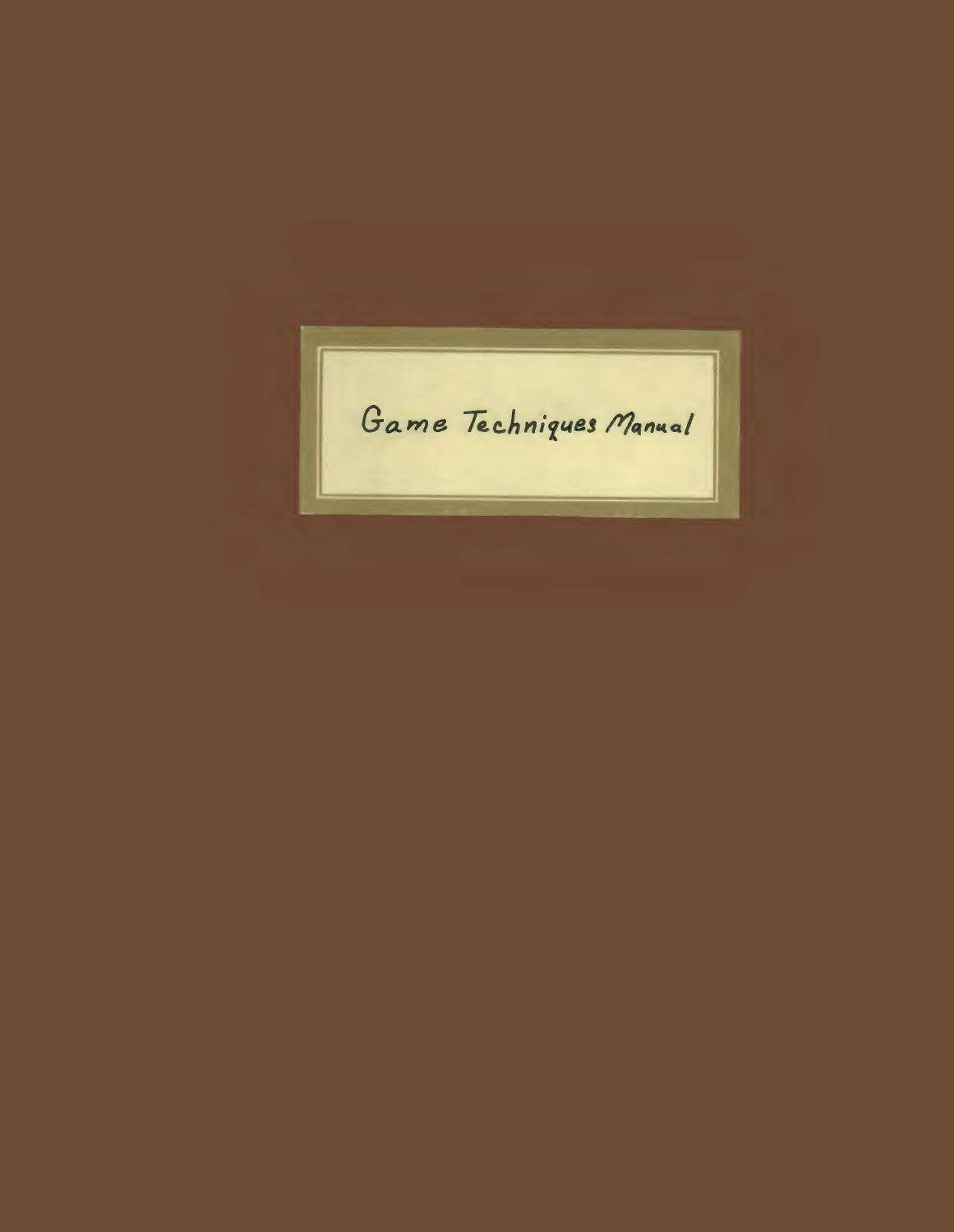# BIG GAME AUTOPSY SUPPLIES April, 1971

#### Charles V. Lucier

Quantities and kinds of supplies needed are in part dependent on numbers and kinds of animals, numbers of workers, feasibility of resupply and other variables. Minimum essential items are capitalized.

#### Cutting implements

KNIVES WHETSTONE SAW scalpel handles and blades sharpening steel axe

#### Equipment and miscellaneous items

CENTRIFUGE and CENTRIFUGE TUBES LIGHTER SYRINGES, *5* ml, 10 ml, 50 m1 HYPODERMIC NEEDLES, 18G and 13G x 3 1/2" STERILE SWABS and TRANSPORT MEDIA TAPE MEASURE SCALE OF APPROPRIATE CAPACITY MATCHES glass slides pressurized slide fixative vacutainer tube holder microscope and lamp forceps stop watch innoculating wire loops tackle box for misc. items alcohol burner scissors teasers

# Containers

GARBAGE CAN(S) BUCKET dishpan

# Preservatives and fuel

ALCOHOL, 70% FORMALDEHYDE or FORMALIN SOLN. AFA soln. alcohol, 95% for fuel

### Personal equipment

RUBBER GLOVES FIRST AID SUPPLIES aprons drug antagonists

# Labeling and packaging supplies, records

LABELS (white plastic) STRING, CORD PENCILS (soft lead) BAGS, PLASTIC, small, med., large BAGS, WHIRL-PAK MASKING TAPE, 3/4" width FIBER TAPE CLIPBOARD AUTOPSY FORMS FORMS as required PAPER TABLET VACUfAINERS, 5 ml and larger VIALS, GLASS,  $1'' \times 4''$  with screw caps VIALS, PLASTIC, 3 oz. with screw caps PAPER TOWELS ball point pen label wires felt marker cheesecloth rubber bands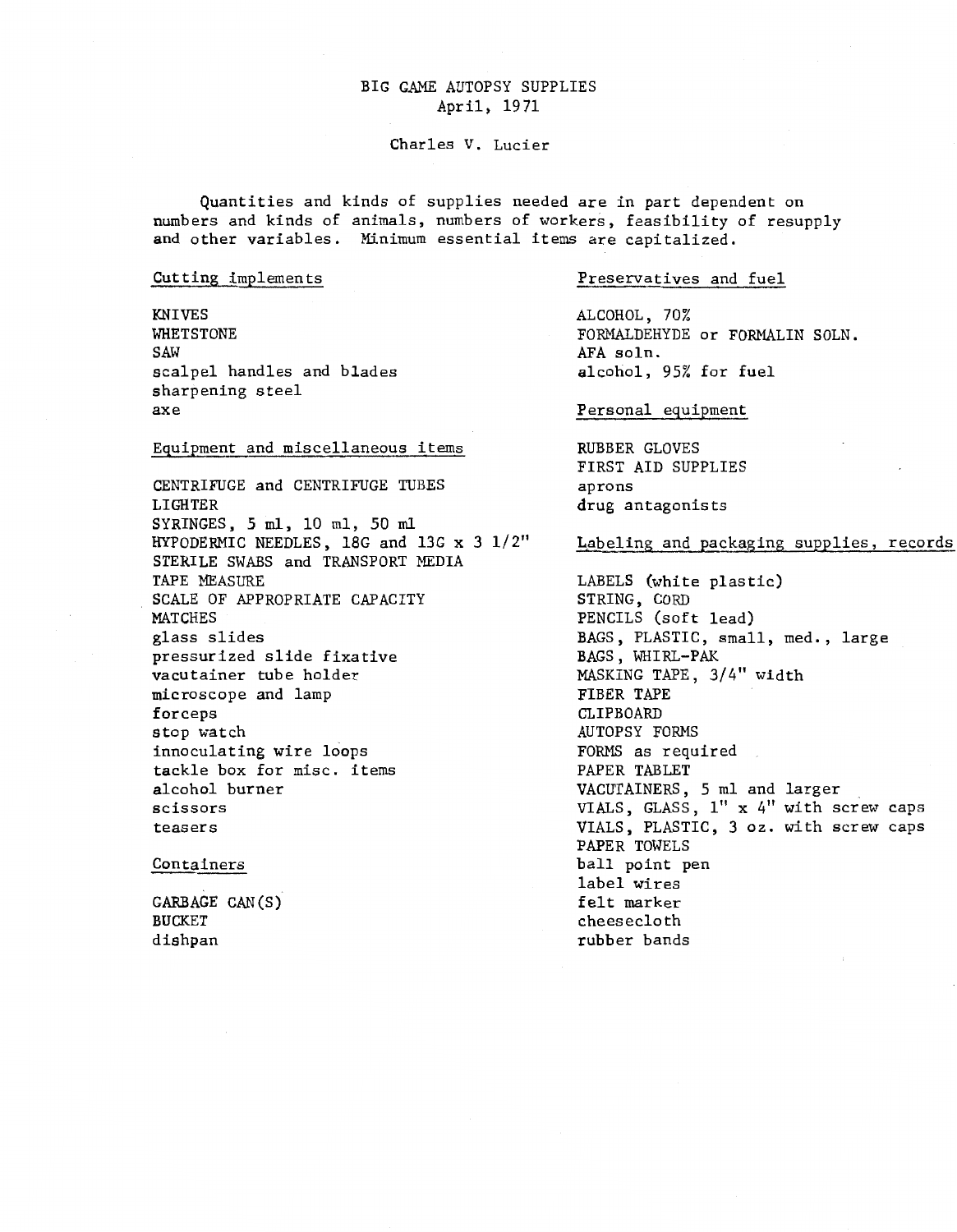### TOOTH CEMENTUM AGING TECHNIQUE FOR MOOSE

### June, 1971

### Robert Rausch and Carl Mcilroy Drawings by Dave Harkness

# Acquisition

Properly prepared and preserved moose teeth are essential for good results. The following procedures for collection, preparation, and preservation of moose teeth should be followed. Collect both I<sub>1</sub> teeth preferably, although any two incisors or canines are usable. The tooth root should not be broken. Trim off all tissue adhering to the tooth roots. Place both teeth in a 20 ml screw-top, glass vial that is half filled with 2 percent formalin (1 percent formaldehyde). Include a white plastic tag, labeled with a pencil, showing the specimen number and date of kill (or date of tooth extraction if taken from a living moose). Tighten the screwcap firmly to prevent loss of fluid. Seal the screwcap with plastic electricians tape if prolonged storage is anticipated.

#### Grinding

Soak the teeth in water overnight if they h.we dried through leakage from the vial while in storage. The water-bath grinder causes less odor, prevents burning of the teeth, and is self-cleaning to a greater degree than a grinder without a water-bath. Hold the tooth with the lingual (tongue) side up and use a rubber stopper to press the lower 2/3 of the root on to the abrasive wheel. Grind away the lateral surface. Check frequently and stop grinding when the pulp canal becomes uniformly exposed. Reverse the tooth, lingual side up, and grind away the opposite lateral surface. Continue grinding alternately on opposite sides of the tooth root until the remaining section is median and is becoming translucent. Check the tooth root occasionally using *a* binocular dissecting microscope at 20x to 30x magnification and cease grinding when the cementum annuli become distinct. Wash the grinding debris off the tooth and blot the tooth root dry. The tooth should now resemble Figure 1.

### Age Determination by Counts of Cementum Annuli

The following age determination procedure should be regarded as provisional until known age moose teeth become available. Use a binocular dissecting microscope at 20x to 30x magnification to examine the tooth root. The cementum will appear as a series of alternating translucent bands and opaque lines. By definition, translucent bands will be called summer bands and opaque lines will be called winter lines. Starting at the dentine-cementum interface, the first opaque line lies close to the dentine and corresponds to the first winter of life. The innermost, broad, translucent band corresponds to the second summer of life. The second opaque line corresponds to the second winter of life. Especially on older animals, however, the second summer band is opaque, and the first winter, second summer, and second winter of life are represented by one broad, opaque band.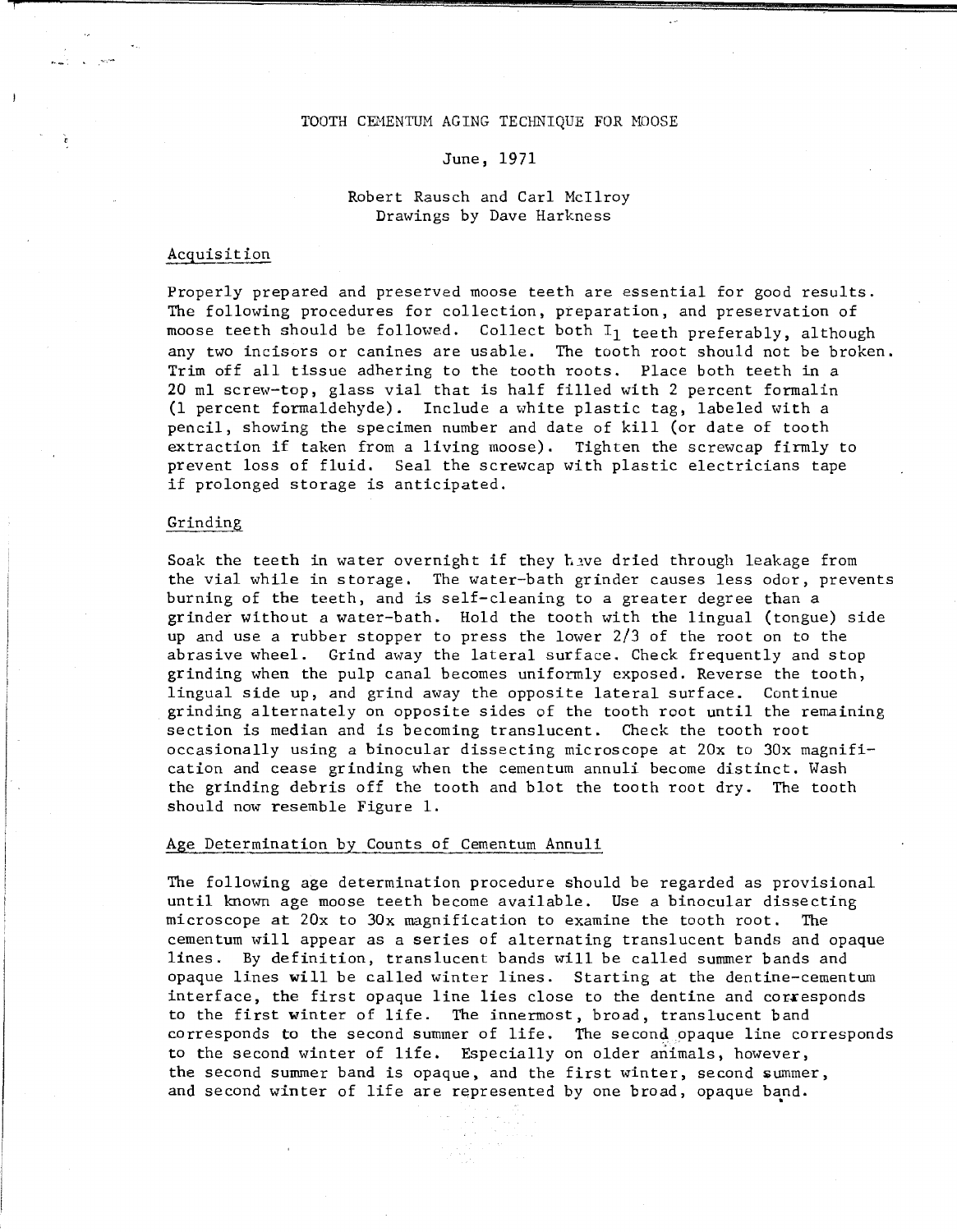Tooth Cementum Aging Technique for Moose 2

For aging purposes, therefore, this broad, opaque band represents 2 years of life. Count all opaque lines to the outer border of the cementum to derive the age. A moose killed in early fall will have a terminal summer (translucent) band. Moose killed in late fall may have a terminal winter (opaque) line, but this terminal line should not be counted in fall-killed moose. Moose killed in late winter or spring, but before an arbitrary birth date of June 1, may have a terminal translucent band. The moose's age in this case is the number of opaque bands minus one. Secondary lines and splitting of lines are occasionally seen and may be confusing, but they can usually be resolved by observing cementum annuli over broad areas of the tooth root margin. The cementum of a moose tooth assumed to be 7 years old is diagrammed in Figure 2, and it illustrates many of the features discussed.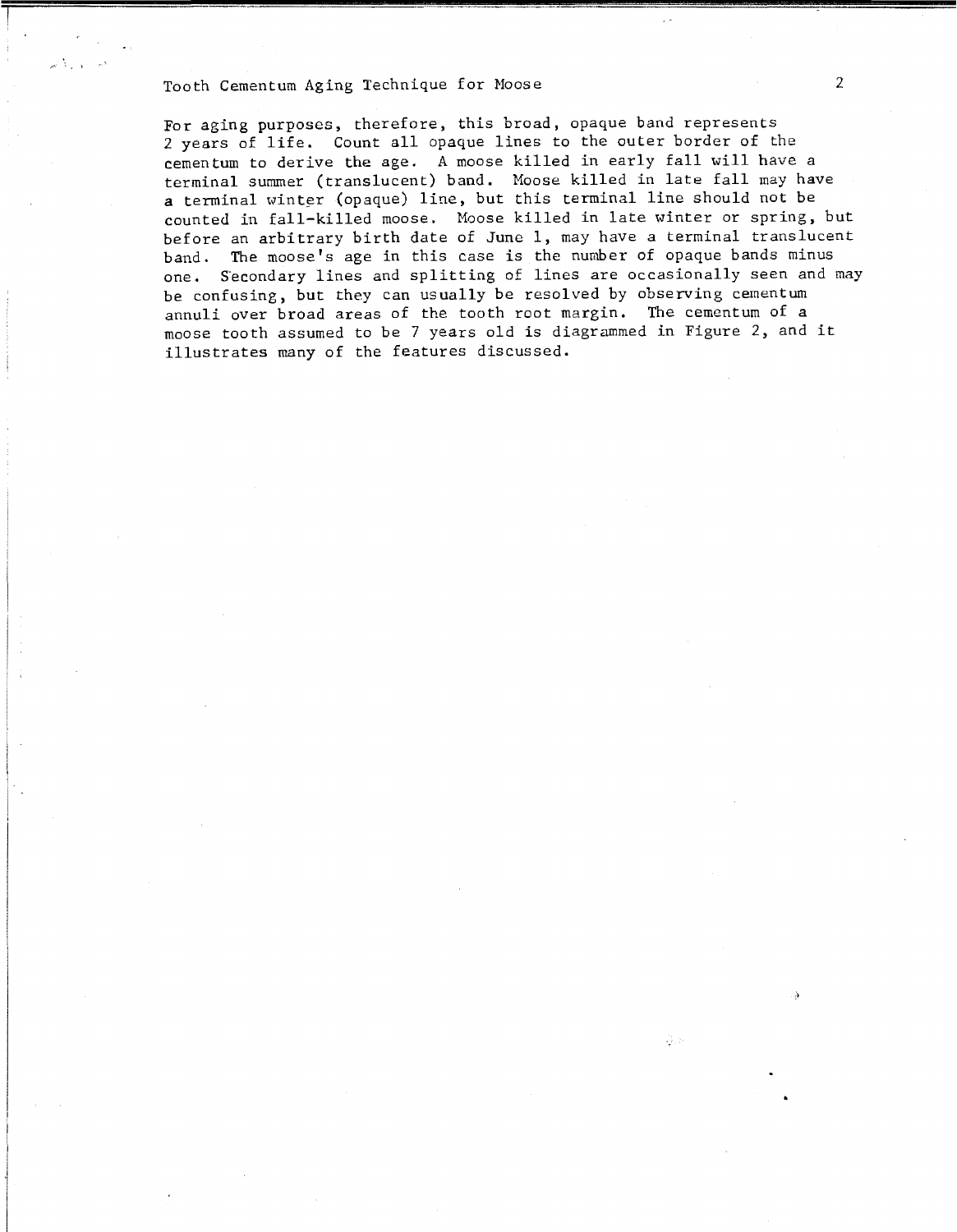".<br>Figure 1. Diagram of a moose tooth illustrating the surfaces to be ground away for age determination by cementum layering.



Figure 2. Diagram of a moose tooth section showing cementum layering under 60X magnif<br>The tooth specimen is from a moose killed in early fall, is aged at 7 years.



ly mith Ame & :,'

j

:j

I

I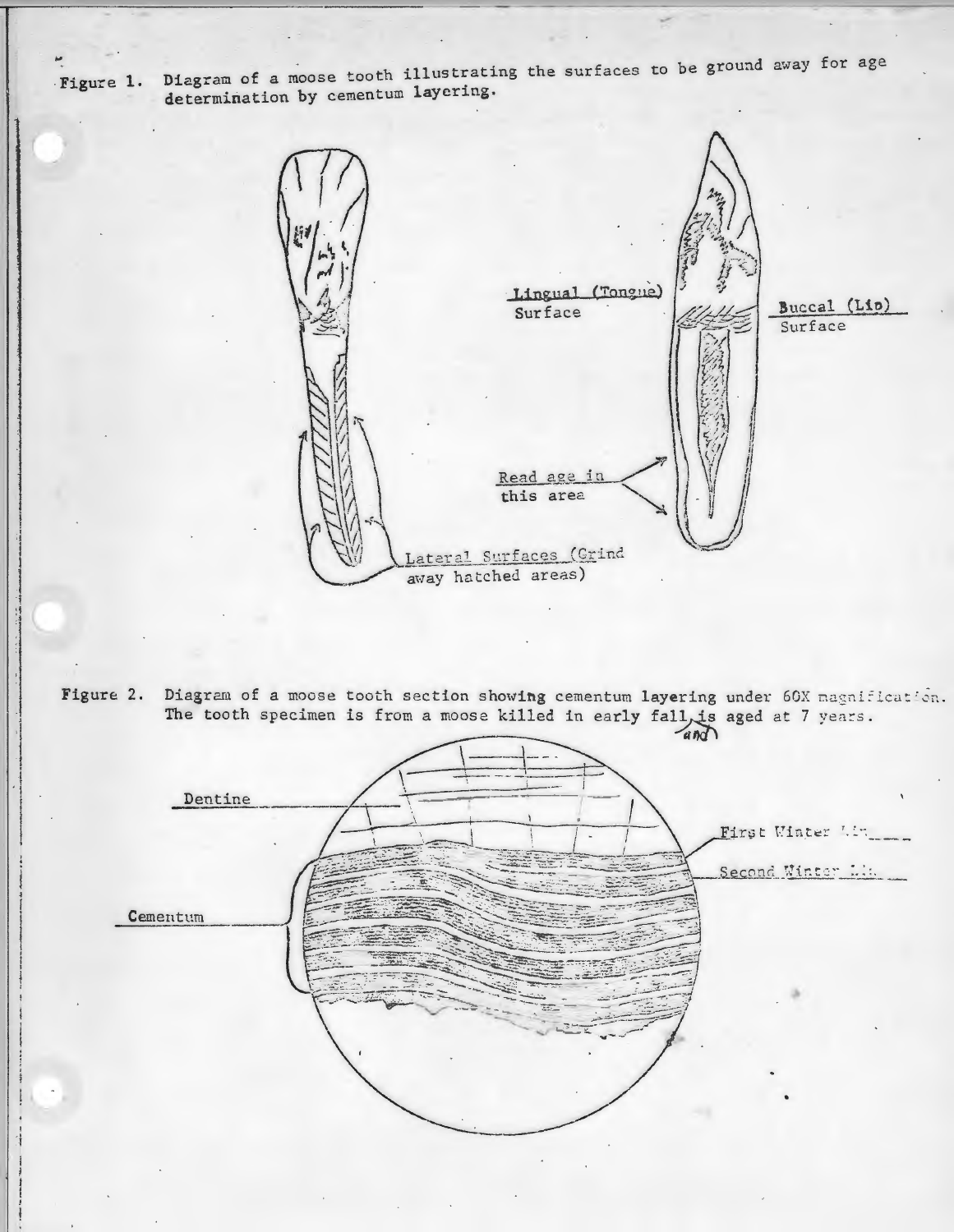#### PREPARATION OF POLAR BEAR TEETH FOR AGING BY COUNTING CEMENTUM ANNULI

### June, 1971

#### Nick Steen and Carl Mcilroy

### Acquisition

Hunters are required to present polar bear hides and skulls to Alaska Department of Fish and Game personnel for sealing. An  $M_2$  or  $PM<sub>3</sub>$  is removed at this time. The teeth are forwarded to the Anchorage office for processing, and they arrive either in vials containing preservative or in envelopes. Teeth arriving in envelopes should be placed in vials of preservative to prevent shattering from excessive dryness.

### Decalcifying

Place the tooth and label in a 3 oz. plastic, screw-top vial containing 2 oz. of decalcifying solution (Decalcifying Solution, Cat. No. Dl208, Scientific Products, Evanston, Illinois). Premolars require 1 to 2 days to decalcify; molars require 4 to 7 days. The tooth will be flexible when it is decalcified. Any remaining calcified areas within the tooth may be detected by piercing the tooth with a dissection probe. Allowing the tooth to remain in the decalcifying solution after decalcification is complete may cause sloughing of cementum annuli.

Place each decalcified tooth along with its label in a separate space of a perforated, compartmented, plastic box. The box lid should be secured with a rubber band. Immerse the plastic box in continuously exchanging fresh water for at least 6 hours to rinse out all remaining acid.

#### Sectioning

Sections from polar bear teeth should be approximately 40 microns thick. Operation of the cryostat is described in a separate report.

#### Storage

If the tooth is decalcified but not sectioned, store it in water at 35° to 40° F for no longer than 1 week.

If the tooth is decalcified and sectioned, store all tooth sections, remains of the tooth, and the label in a screw-top, glass vial containing a preservative. The preferred preservative is 98 parts of 30 to 70 percent aqueous ethanol solution with 2 parts of glycerine added to retard evaporation.

If the tooth must be resectioned after storage in a preservative, rinse the tooth in running water for 6 hours before sectioning.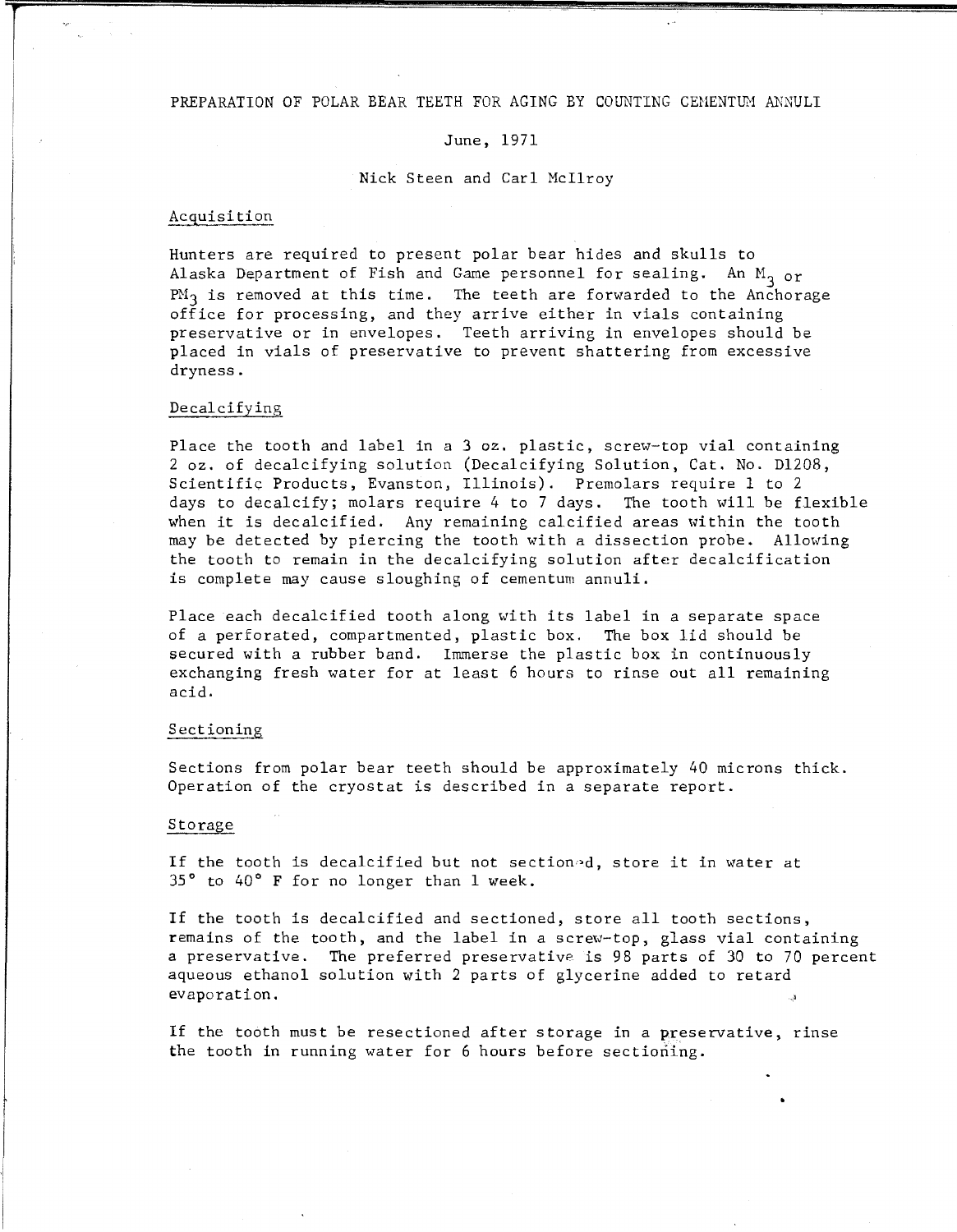Preparation of Polar Bear Teeth<br>
2

### Staining

Cementum annuli in polar bear teeth stain poorly in comparison to other species. The following staining technique, however, is the best one developed to this date. Place the tooth sections in a beaker of water and select six pulp sagital sections which most nearly include the center of the pulp cavity. Float these sections onto a clean slide, arranging them so that they can be covered by a 24mm x 50mm cover glass. Place the slides in an uncovered slide box and allow them to air dry for a minimum of 6 hours.

Dilute multiple stain (Paragon Multiple Stain for Frozen Sections, PS 1301, Paragon C & C Co., Inc., Bronx, New York) with an equal volume of tap water. Fill a copeland jar three-fourths full of diluted multiple stain. Place four air-dried slides in the stain at 15 second intervals, and allow each slide to remain in stain for 1 minute. Rinse the slides in running water to remove excess stain, place them in a beaker of water until they become blue. Place the slides in a slide box to air dry overnight. Then place each slide for not less than 30 seconds in a copeland jar which contains toluene. Blot the slides dry with disposable wipers (Kimwipes<sup>K</sup>, type 900-S, Kimberly Clark Corp., Neenah, Wisconsin) and cover the sections with a cover glass using Histoclad<sup>R</sup> (Clay Adams, Div. of Becton, Dickinson, and Co., Parsippany, New Jersey). Allow the slides to remain in a horizontal position for one week at room temperature before storing them in a slide box.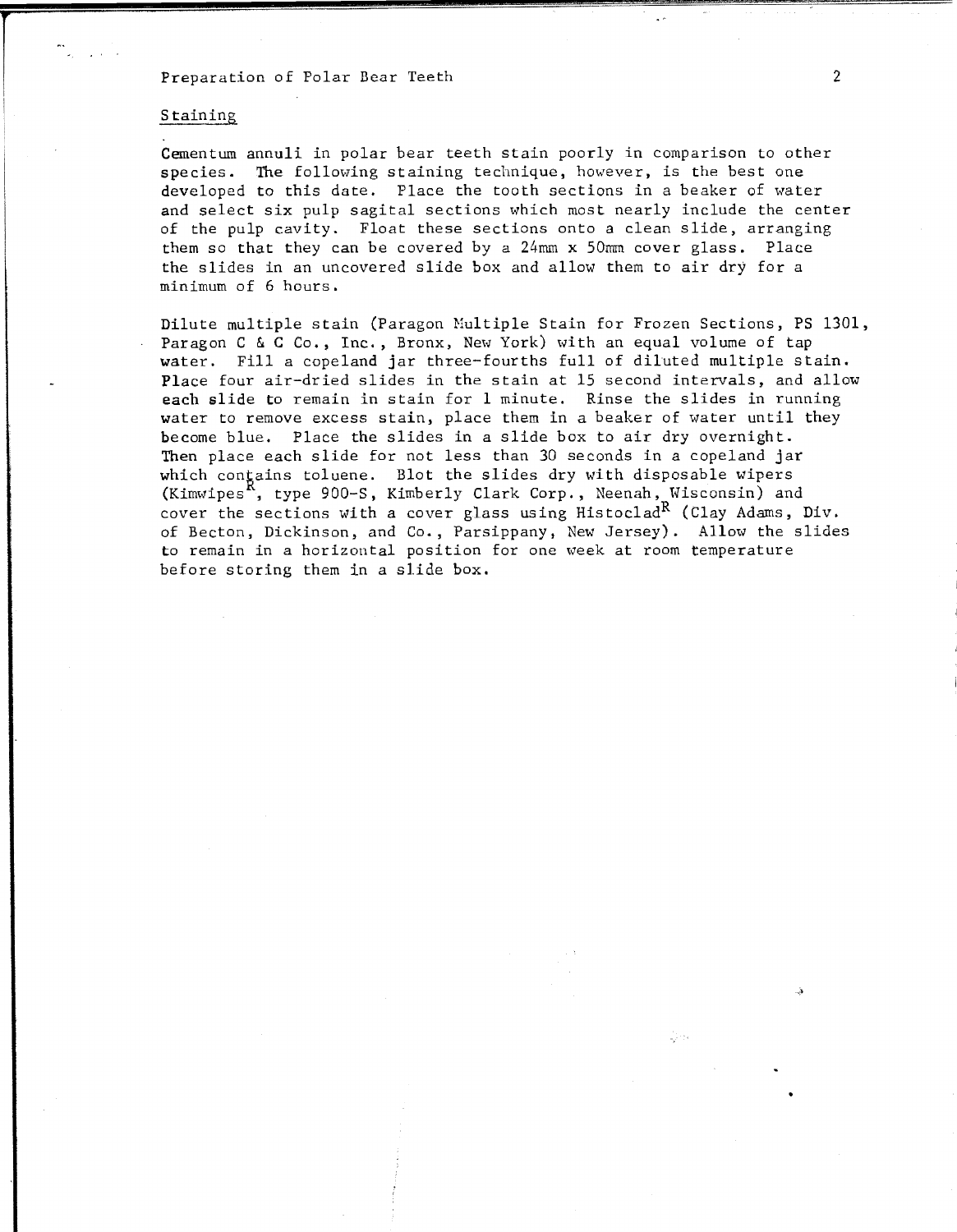#### PREPARATION OF BROWN BEAR TEETH FOR AGING BY COUNTS OF CEMENTUM ANKULI

# July, 1971

Nick Steen and Carl Mcilroy

# Acquisition

Hunters are required to present brown bear hides and skulls to Alaska Department of Fish and Game personnel for sealing. A PM<sub>1</sub> or PM<sup>1</sup> is removed at this time. If large teeth such as molars, canines, or third incisors arrive in envelopes, they should be placed in vials of preservative to prevent their shattering due to excessive dryness.

### Decalcifying

Place the tooth and label in a 3 oz. plastic screwcap vial which is half filled with a 4 percent aqueous hydrochloric acid solution. Premolars require approximately 2 days to decalcify; molars require up to 1 week. The tooth will be flexible when it is decalcified. Any remaining calcified areas within the tooth may be detected by piercing the tooth with a dissection probe. Allowing the tooth to remain in acid after the tooth is completely decalcified may result in a loss of cementum annuli.

Place each decalcified tooth along with its label in a separate space of a perforated, plastic, compartmented box. The box lid should be secured by a rubber band. Immerse the plastic box in continuously exchanging fresh water for at least 6 hours to rinse out all remaining acid.

#### Sectioning

Sections from brown bear teeth should be approximately 40 microns thick. Operation of the cryostat is described in a separate report.

#### Storage

If the tooth is decalcified but not sectioned, store it in water at 35° to 40° F for no longer than 1 week.

If the tooth is decalcified and sectioned, store all tooth sections, remains of the tooth, and labels in screwtop glass vials containing a preservative for an indefinite time limit. The preferred preservative is 98 parts of 30% to 70% aqueous ethanol solution with 2 parts of glycerine added to retard evaporation.

If the tooth must be resectioned after storage in a preservative, tinse the tooth in running water for 6 hours before sectioning.

#### Staining

Place the tooth sections in a dish of water and select six sagital sections which most nearly include the center of the pulp cavity. Transfer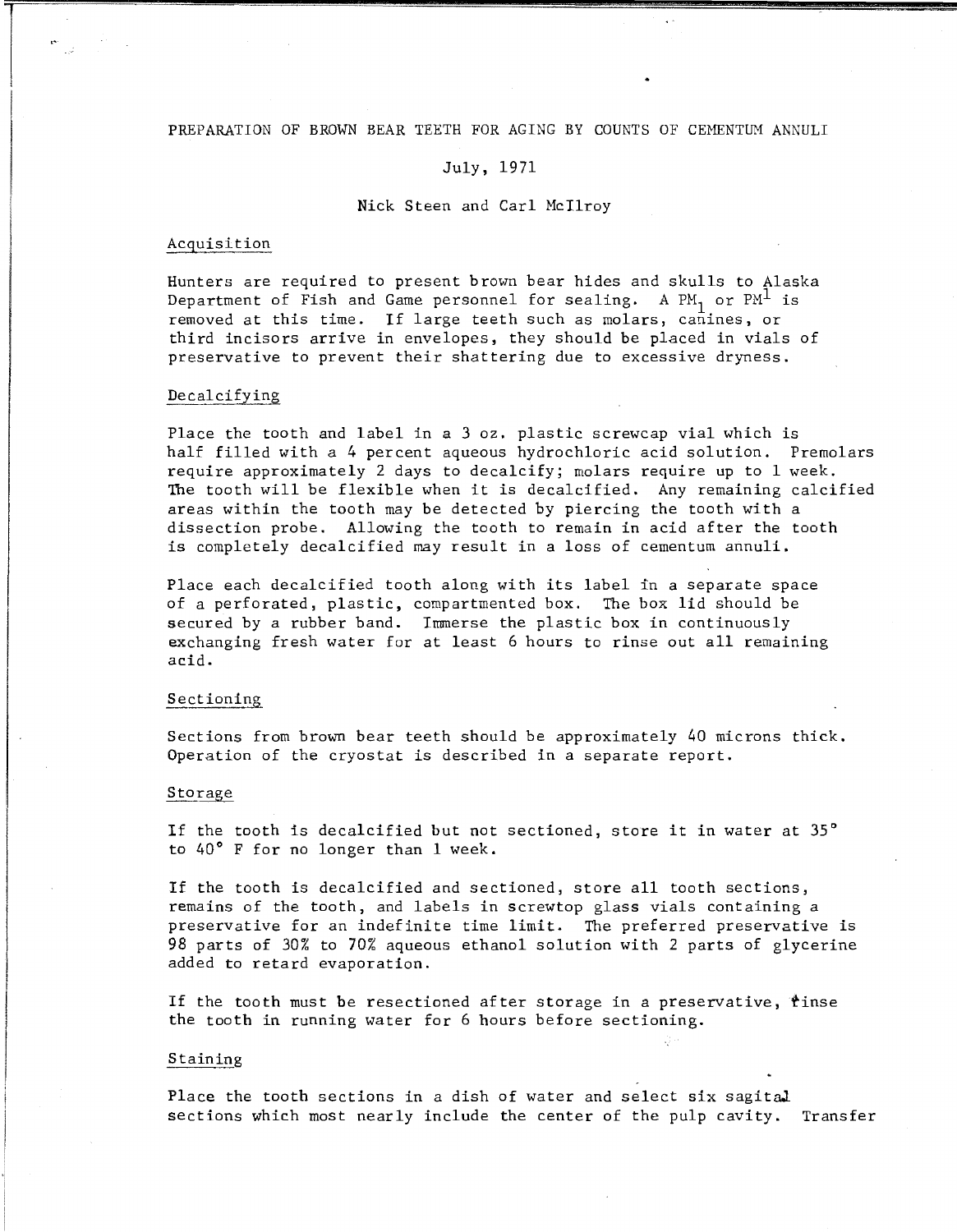#### Preparation of Brown Bear Teeth 2

these sections a a petri dish of undiluted hematoxlyn (Harris Hematoxylin modified for Papanicolaou staining, PS1291, Paragon C. & C. Co., Inc.) for approximately 2 minutes. Rinse the tooth sections in water and transfer them to a vial of water until they develop a blue coloration. Dehydrate the sections in successive 2-minute baths of 70%, 95% and 99% aqueous ethanol and immerse them in toluene for approximately 10 seconds. Keep the sections flat during their immersion in 70% ethanol by sandwiching them between perforated, stainless steel plates. Blot the sections on disposable wipers (Kimwipes  ${}^{(k)}$ , type 900-S, Kimberly Clark Corp., Neenah, Wisconsin) after each immersion in alcohol to reduce corp., we half wisconsing with the sections on a labeled contamination of the subsequent baths. Place the sections on a labeled slide and carefully cover the sections with a coverslip using Histoclad (Adams Histoclad<sup>R</sup>, No. A-1399, Clay-Adams, Inc.) as a mounting media. Allow the slides to dry in a horizontal position for several days before storing them in a slide box.

Q 3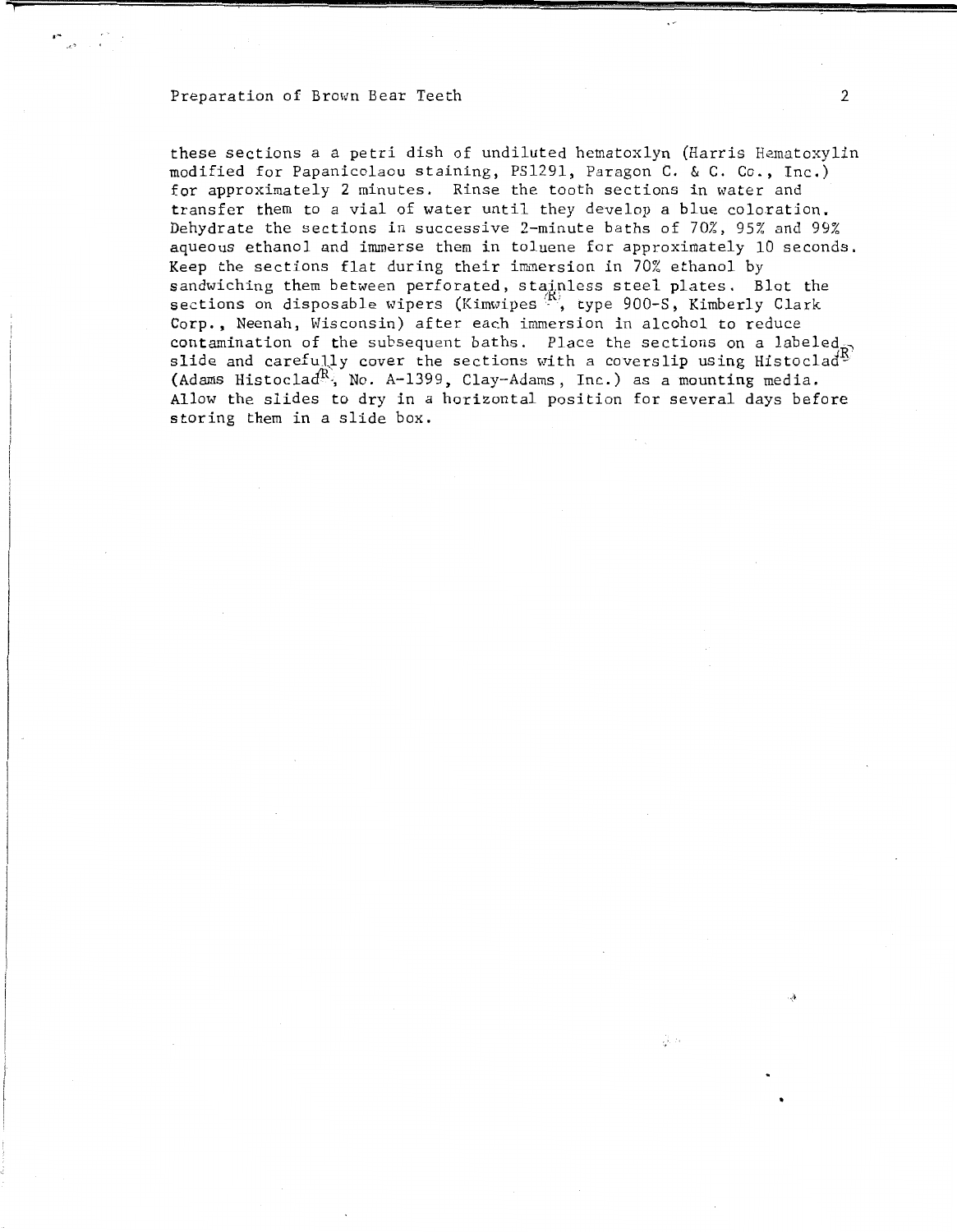#### PREPARATION OF SEA OTTER TEETH FOR AGING BY COUNTS OF CEMENTUM ANNULI

# July, 1971

Karl Schneider, Carl Mcilroy and Nick Steen

#### Acquisition

r

 $r_{\rm{max}}$ 

Sea otter are usually obtained from scientific collections or from accidental deaths during transplant projects. Sea otter skulls are forwarded to the Anchorage office with the teeth in situ. The responsible biologist should be consulted before tooth extraction or skull cleaning to find out if special procedures are needed. The standard processing procedure is described below.

The PM<sub>1</sub>,  $I^3$ , and PM<sup>1</sup> are listed in order of preference for age determinations. Select two teeth and remove them by chipping bone away from the tooth root (the bulbous root tip prevents direct tooth extraction). Allow the skull to decompose at room temperature for one week to facilitate removal of teeth. Storage of teeth is discussed in a subsequent section.

#### Decalcifying

Place a label and one of the two teeth from each sea otter in a 3 oz. plastic, screw-top vial containing 2 oz. of 3 percent aqueous hydrochloric acid. The tooth will require 1 to 2 days to decalcify and will become flexible. Any remaining calcified areas within the tooth may be detected by piercing the tooth with a dissection probe. Allowing the tooth to remain in acid after decalcification is complete may cause sloughing of cementum annuli.

Place each decalcified tooth along with its labeling in a separate space of a perforated, compartmented, plastic box. The box lid should be secured with a rubber band. Immerse the plastic box in continuously exchanging fresh water for at least 6 hours to rinse out all remaining acid.

#### Sectioning.

Frozen sections from sea otter teeth should be approximately 34 microns thick. Operation of the freezer-microtome (cryostat) is described in a separate report.

### Storage

If the tooth is decalcified but not sectioned, store it in water at 35° to 40°F for no longer than one week. ,

If the tooth is decalcified and sectioned, store all tooth sections, remains of the tooth, and the label in a screw-top, g1ass vial containing a preservative. The preferred preservative is 98 parts of 30 to 70 percent aqueous ethanol solution with 2 parts of glycerine added to retard evaporation. Do not use formaldehyde as a preservative. Formaldehyde causes the outer layers of cementum to turn black and prevents accurate age determinations.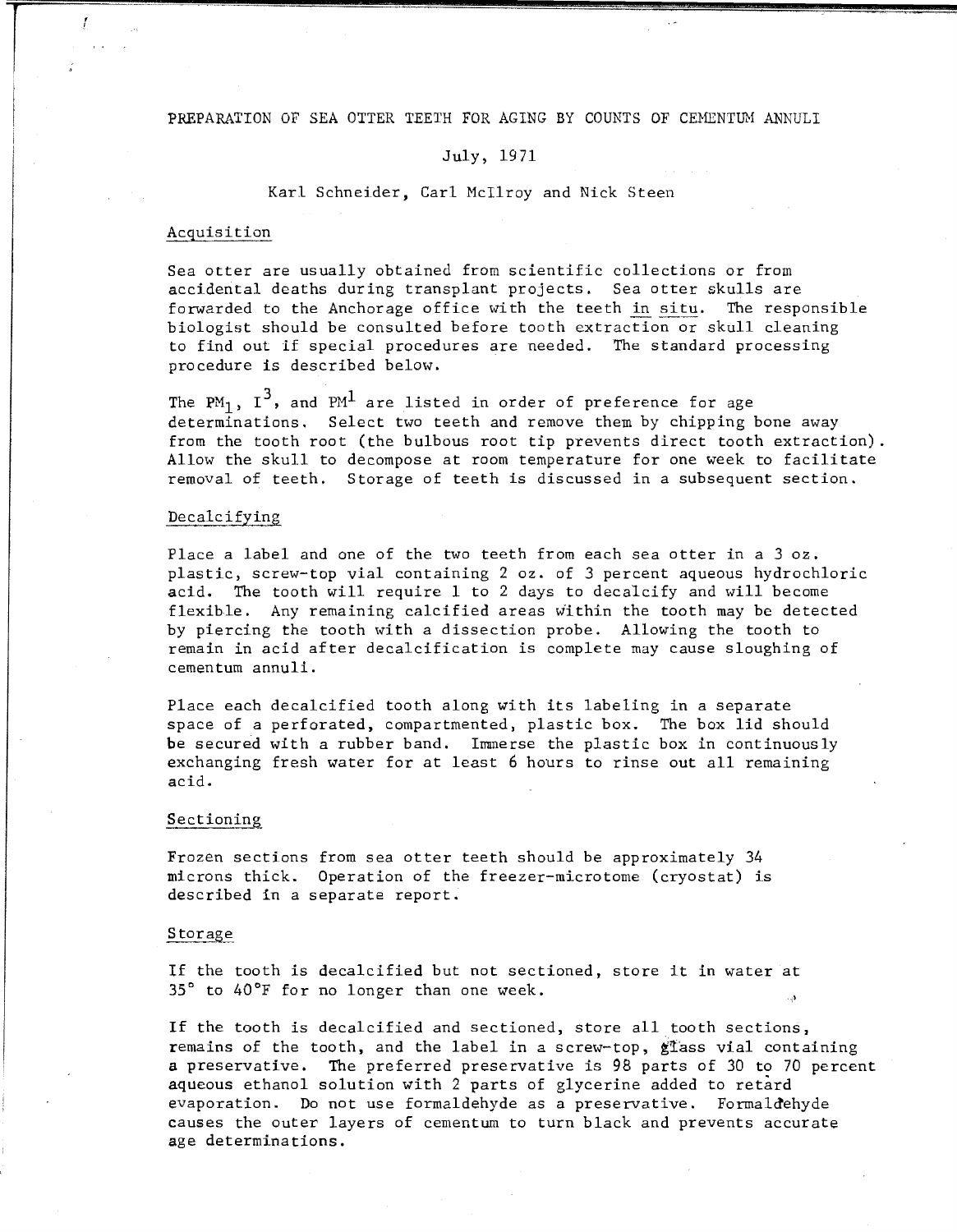Preparation of Sea Otter Teeth

If the tooth must be resectioned after storage in a preservative, rinse the tooth in running water for six hours before sectioning.

# Staining

Place the tooth sections in a dish of water and select six sagital sections i.e., in the median longitudinal plain which most nearly sections i.e., in this model.<br>include the center of the pulp cavity. Transfer these sections to a petri dish containing a working solution of Giemsa stain. A working petri dish containing a western by adding 1.0 ml of Giemsa Buffer Solution (Giemsa Buffer Solution, PS 1165, Paragon C. & C. Co., Inc., Bronx, N.Y.) and 0.5 ml of Giemsa Stock Stain Solution (Giemsa Stain, Bronx, N.I., and 0.5 mm of  $-$ <br>pc 1161, Paragon C. & C. Co., Inc., Bronx, N.Y.) to 23.5 ml of distilled water. Staining requires 10 to 12 minutes. Briefly immerse a tooth water. Staining requires to come measure.<br>section in a beaker of water and float it onto a like Theo place the five more sections from the same tooth onto the slide. Then place the slide in a slide box to air-dry for 16 to 18 hours.

Giemsa stain is water soluble, so exposure to water should be of short duration. The working solution of Giemsa stain is disposed of upon formation of a precipitate. Precipitate will usually form after approximately 30 minutes of use.

# Mounting\_

Place the air-dried slides in a copeland jar containing toluene for at least 30 seco<sub>nds</sub>. Remove the slides and blot them dry with disposable wipers (Kimwipes<sup>(K)</sup>, type 900-S, Kimberly Clark Corp., Neenah, Wisconsin). Cover the sections with a coverslip using Histoclad $\mathbb{R}$  (Clay Adams, Division of Becton, Dickinson, and Co., Parsippany, New Jersey) as a mounting media. Allow the slides to dry in a horizontal position for one week before stacking them vertically in a slide box.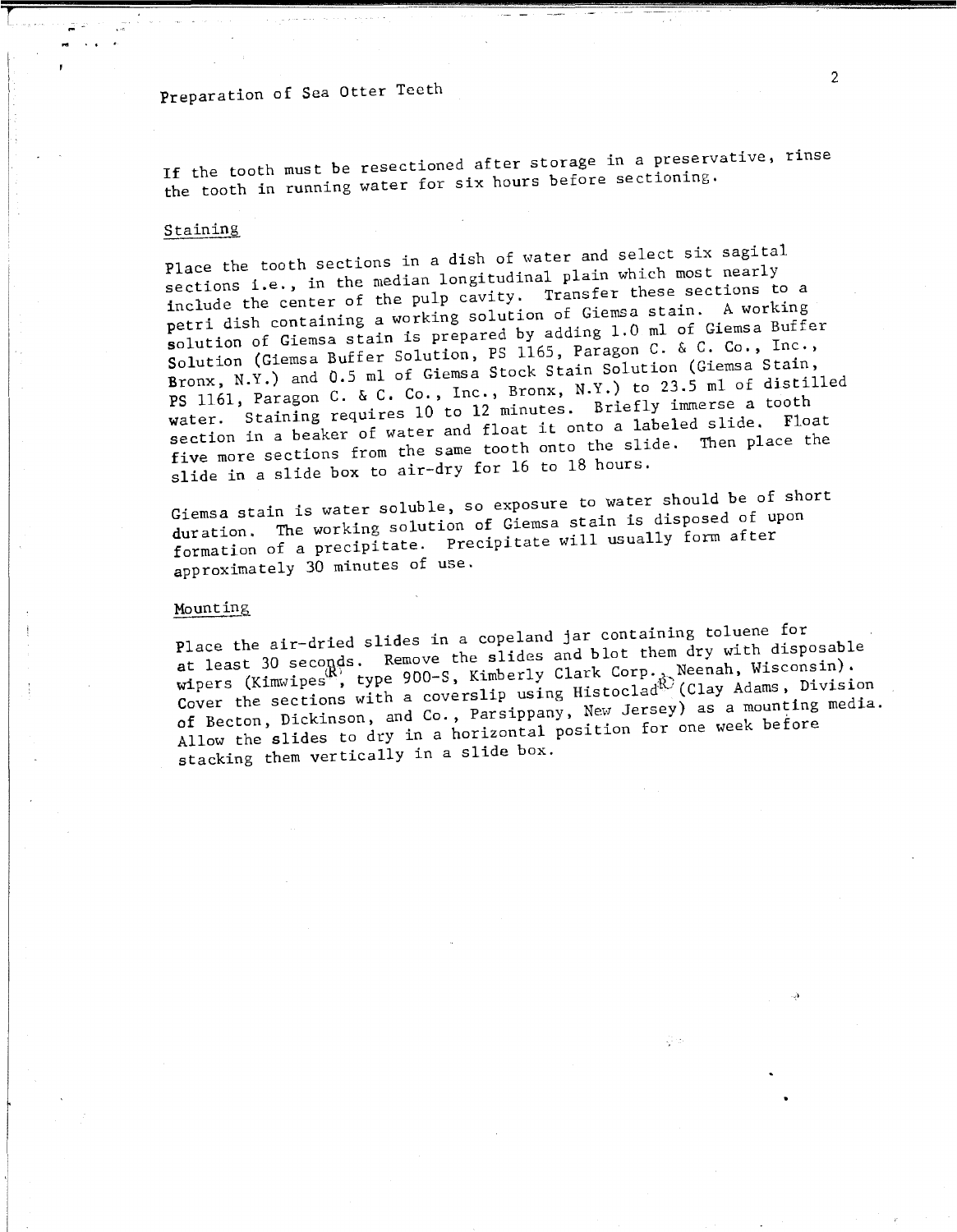# OPERATION OF THE CRYOSTAT

# July, 1971

# Nick Steen and Carl Mcilroy

### Specimen Preparation and Operation

Refer to the appropriate species in the Wildlife Specimen Techniques Manual for details on tooth decalcification and rinsing procedures. Insufficient decalcification or rinsing may result in damage to the microtome knife edge. The operator should read the instruction manual and understand the nomenclature and function of the cryostat's components before attempting any operations.

### Mounting Incisors and Single-Rooted Premolars

Engage the quick-freeze unit for 3 minutes to completely chill the specimen holder plates. Place successive drops of water on each of the plates, allowing each drop of water to freeze and cumulatively form a mound of ice. Tnis mound of ice will support the tooth above the specimen holder plate and reduce the possibility of damage to the microtome knife edge. Position the tooth on the mound of ice so that the tooth's labial or lingual surface is parallel to the surface of the specimen holder plate. Cover all portions of the tooth with ice by allowing successive drops of water to freeze on the tooth and supporting mound of ice.

# Mounting Molars and Double-Rooted Teeth

Engage the quick-freeze unit for 3 minutes to completely chill the specimen holder plates. Place successive drops of water on each of the plates, allowing each drop of water to freeze and cumulatively fopm a mound of ice. Bisect a tooth with a razor blade along a median plane perpendicular to the tooth's lingual or labial surface. Place one of the halves of a bisected tooth on the specimen holder with the cut surface parallel to but facing away from the specimen holder plate. Cover all portions of the tooth with ice by allowing successive drops of water to freeze on the tooth and supporting mound of ice.

# Sectioning Teeth

The cryostat should have an oversized index post (Part No. 3347) installed. The following instructions apply when sections of 32-46 microns thickness are desired. Adjust the index setting to produce sections of the desired thickness. Place a plate and mounted tooth in the specimen holder. Position the specimen holder in the slide block so that the tooth will be sectioned along its longitudinal axis, from root tip to crown, to produce median sections. The best sections are those showing the entire pulp cavity. Since intact teeth are conical, tapering from crown to root apex, initial sectioning should remove material from the crown of the tooth so that subsequent successive sections will be parallel to the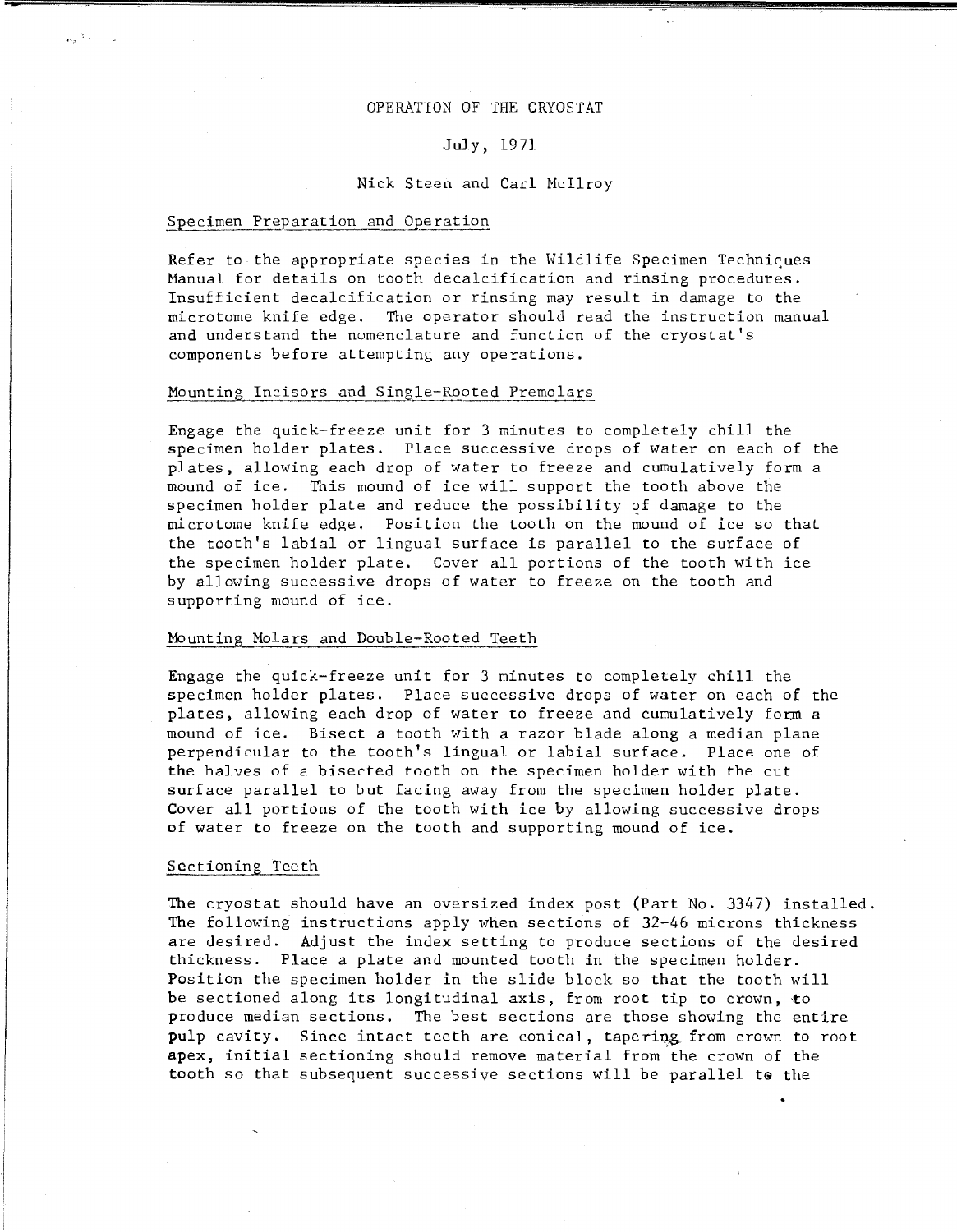Operation of the Cryostat 2

pulp cavity. The tooth should be properly positioned before the pulp cavity is exposed to avoid loss of the best sectioning area. Discard sections until the pulp canal appears, then collect 12 subsequent sections. Collect sections from molars and double-rooted teeth after initial sections have produced a smooth, even surface from the bisected face of the half tooth. Place the sections, remains of the tooth, and a label in a screw-top glass vial containing 98 parts of 30 to 70 percent aqueous ethanol solution with two parts of glycerine added to retard evaporation.

The following special instructions apply when sections of 64-92 microns thickness are desired. Adjust the index setting for one half of the desired section thickness. Bring the slide block to its starting position (i.e., an uppermost position farthest from the microtome knife) by rotating the microtome hand wheel. The specimen holder and mounted tooth should be positioned in the slide block as has been described in the preceding paragraph. Slowly rotate the microtome hand wheel until the pawl on the rachet wheel reaches the end of its travel (this is indicated by a cessation of audible clicks and occurs approximately within a 45° arc of a complete 360° hand wheel rotation). Then reverse the microtome hand wheel rotational direction to return to its starting position. Again reverse direction and bring the microtome hand wheel through a complete 360° rotation. This maneuver will produce one section twice as thick as indicated by the index setting on the index post. Collection and storage of sections are described in the preceding paragraph.

#### Precautions

- 1. Frost accumulates relatively rapidly on the quick-freeze unit and on the cooler walls and reduces the cryostat's cooling efficiency. Frequent defrosting is necessary.
- 2. Discarded sections on bearing surfaces cause wear and inaccurate sectioning. Bearing surfaces should be kept clean.
- 3. The operator's hands should be dry when adjusting the ratchet wheel. Moisture from wet hands may collect on the ratchet teeth and cause skipping with consequent thick sections.
- 4. The operating temperature of the cryostat is maintained at  $-15^{\circ}$  C. Contact between metal parts and skin may cause frost burns.
- 5. Remove the microtome knife before cleaning the cold chamber to avoid accidental injury.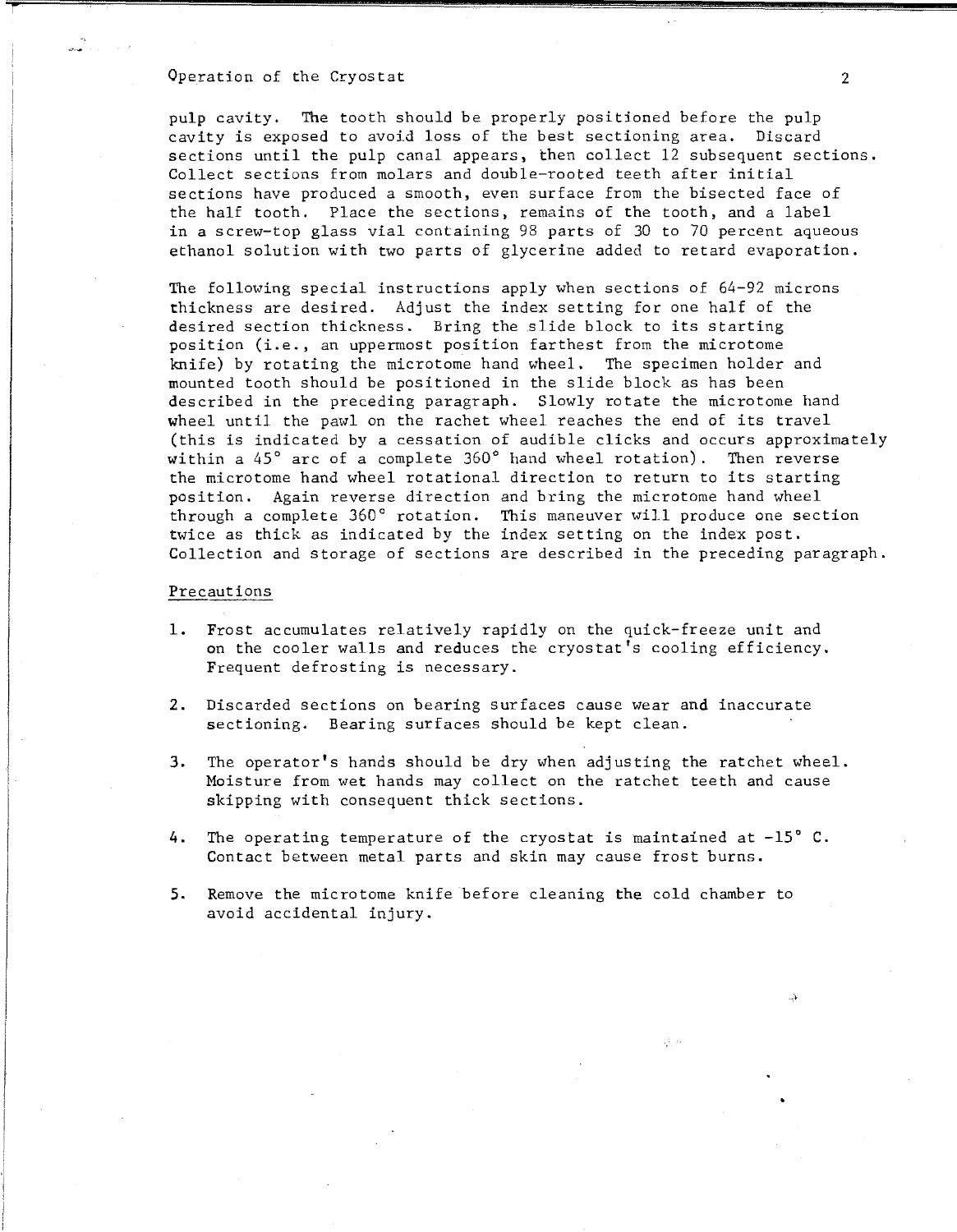### OPERATION OF THE THIN SECTIONING MACHINE

### July, 1971

### Nick Steen, Charles Lucier, and Carl Mcilroy

#### Acquisition

The teeth of caribou, deer, elk, bison, sheep, and goat and occasionally other species are processed on the thin sectioning machine. Teeth from these species may arrive either dried or in a preservative. Tissue adhering to the teeth need not be removed before embedding.

### Embedding

Place two layers of overlapping paper towels in a shallow 18 x 24 in. tray, print the accession numbers of the teeth to be embedded in vertical columns on the towels with  $1$  inch vertical spacing between the numbers, and 2 inch horizontal spacing between the columns, and position each tooth to the right of its corresponding number. Place a strip of masking tape over each column of teeth, attaching the teeth in place to the towels. Place the tray under the fume hood overnight to air-dry the teeth. Record the teeth accession numbers in three columns with 1 inch vertical spacing between numbers and 2 inch horizontal spacing between columns on a sheet of 8 1/2 x 14 in. lined paper. Pour a half inch deep layer of Bio-plastic into an 8 x 14 in. glass baking dish, place the paper bearing teeth accession numbers under the baking dish, and immerse the teeth in the uncatalyzed Bio-plastic overnight, each tooth overlying its corresponding accession number. Bio-plastic should be covered and kept under the fume hood, making certain that the blower is turned on, to reduce the hazard of vapor toxicity.

Arrange the embedding molds (Peel-A-Way<sup>(R)</sup> Cup, Peel-A-Way<sup>(R)</sup> Scientific, South El Monte, Calif.) in columns, each embedding mold positioned with its two internal protuberances on the right side of the column. Fill each embedding mold with Bio-plastic to the level of the internal protuberances, add three drops of catalyst (methyl ethyl ketone peroxide) to the Bioplastic, and stir the catalyst into the Bio-plastic while avoiding induction of air bubbles into the catalyzed Bio-plastic. Remove a tooth from the baking dish containing uncatalyzed Bio-plastic, blot off excess Bio-plastic, and place the tooth in an embedding mold with the apex of the tooth root pointing toward the technician and almost touching the wall of the cup. Place a label bearing the accession number within the embedding mold and above the crown of the tooth.

A maximum of four teeth can be embedded in one mold. To embed several teeth in one mold, first arrange the embedding molds in columns with the two internal protuberances of each mold on the right side of each column. Then arrange the teeth so that the second quarter of all tooth roots, numbered sequentially starting at each root apex, form a straight line with the teeth roots pointing toward the technician. Maintain uniform spacing between the teeth but allcw a  $1/4$  inch space on the right side of the embedding mold. Each accesion number on the label should be written directly above the crown of the corresponding tooth.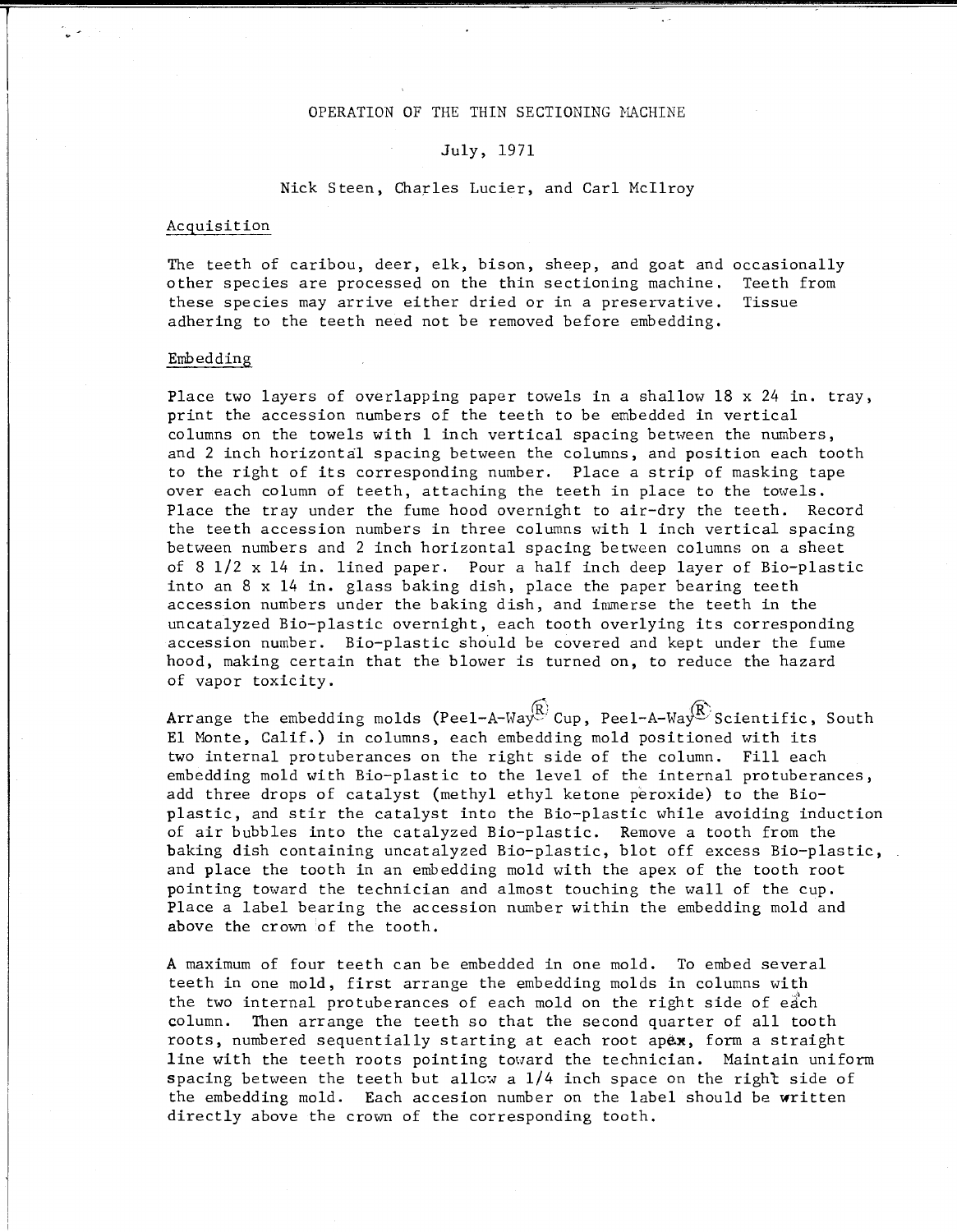Allow the embedding molds to remain undisturbed at room temperature overnight, and then place them in a warm (140 to 160° F) oven overnight.<br>Peel the molding cups away from the hardened blocks of Bio-plastic. The Peel the molding cups away from the hardened blocks of Bio-plastic. Bio-plastic blocks are now ready to section,

### Sectioning and Dehydrating

Read the instruction manual supplied with the thin sectioning machine before attempting any operations. Remove all discarded sections left in the machine, clean the drain elbow, and blow out the drain hose. A small piece of window screening placed over the drain hole will reduce clogging of the drain tube with plastic thin section fragments. Turn the water on and adjust it for maximum flow without spraying the surrounding area. Check to ensure that both outlets are supplying water to the saw blade.

Position the block of hardened Bio-plastic in the thin sectioning machine's vise so that the label is upright and between the jaws. Allow three fourths of the block to extend beyond the vise and firmly clamp the block in this position. Adjust the position of the vise to bring the second quarter of the tooth root, counting sequentially from the root apex, directly in front of the rotary saw blade. Saw through the block and dispose of the piece of block containing the root tip. Then adjust the automatic stop to turn the machine motors off shortly before it completely severs through the block. Set the micrometer dial on zero, and return the vise table to its starting position. With the Bio-plastic block clear of the blade, move the vise table to the operator's left until the micrometer dial indicates 0.435 mm. Saw into the block to produce the first tooth section. Return the vise table to its starting position, break off the tooth section at its junction with the block, and place the tooth section in a metal tissue capsule (Tissue Capsule, Expandable, Scientific Products, Evanston, Ill.). Cut and remove three to five additional sections. A number is etched on the lid of the tissue capsules. Record this capsule number on a sheet of paper and list alongside it the accession numbers of the teeth that are placed in the capsule in the same order as they appear on the label. Snap the lid to the tissue capsule closed and place the tissue capsule in successive 10 minute baths of 50%, 95% and 99% aqueous ethanol solutions.

### Mounting

Place the sections in toluene for no longer than 30 seconds. Toluene is necessary to remove all traces of ethanol, but it also softens the Bio-plastic. Carefully place the sections on a labeled slide so that each tooth section corresponds in sequence with its accession number to the left. The corner of the section that was broken from the Bio-plastic block usually provides a reference point for orientation. In addition, the shape of individual tooth cross sections are usually characteristic and provide an aid to the proper orientation of thin sections on the slide. Cover the sections with a 24 mm x 50 mm cover slip using Histoclad<sup>RI</sup> (Adams Histoclad<sup>E</sup>), Clay-Adams, Division of Becon, Dickinson and Company, Parsippany, N.J.) as a mounting medium. Allow the slides to dry in a horizontal position for 1 week before storing them upright in a slide box.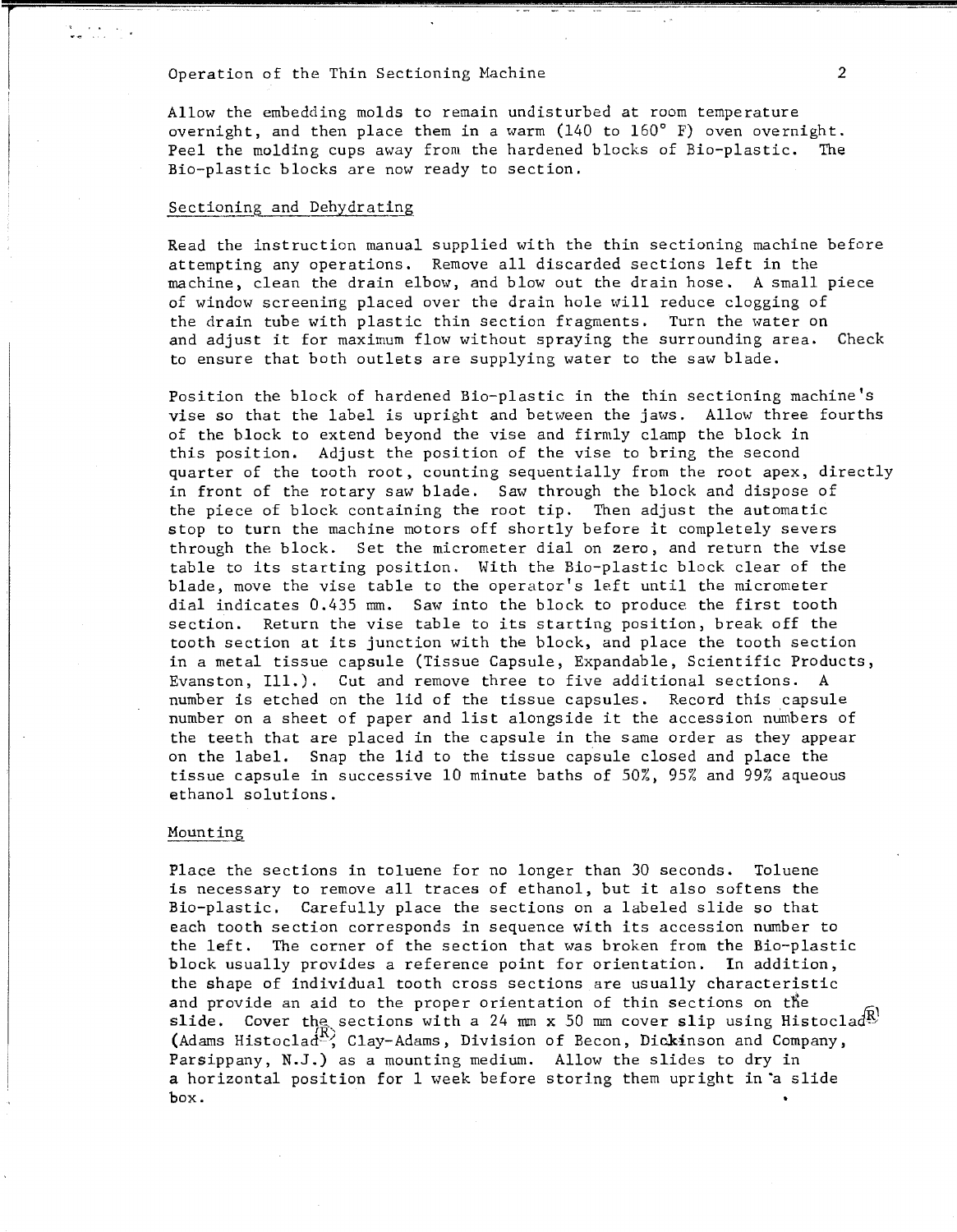# PREPARATION OF TOOTH SPECIMENS FOR AGING BY GRINDING

# October, 1971

### Carl Mcilroy

#### Acquisition

...-*:-•* 

Conventional techniques that are used to prepare teeth for age determinations are inefficient relative to a combination machine-hand grinding technique when only a small number of teeth are to be processed . . In addition, it is often necessary to rapidly produce tooth sections for aging, and a tooth specimen undergoes processing for a minimum of 2 days when using conventional techniques. Using the grinding process described below, however, less than 1 hour is required to prepare a tooth specimen for aging. All teeth normally processed in this laboratory are suitable for processing by grinding. The preparation of moose teeth by grinding is described under a separate subject heading.

#### Using the Rotary Grinder

Use a rotary grinder to remove most of the tooth root material. Hold the tooth with the lingual side up, press the tooth into the abrasive wheel, and carefully grind away the lateral surface. Grind the full length of teeth that are 2 em or less in total length, but only grind the root of teeth that are longer than 2 em. Inspect the tooth frequently and stop grinding as soon as the pulp canal is uniformly exposed. Reverse the tooth, lingual side up, and grind away the opposite lateral surface. Discontinue use of the rotary grinder when the tooth section is l-2mm thick and the pulp canal is uniformly exposed at both lateral surfaces. If the tooth is longer than 2 em, score and break the tooth root transversely at the junction of the ground and unground surfaces and discard the enameled portion of the tooth.

#### Hand Grinding

Immerse two 4 1/2 x *5* 1/2 in. sheets of 600 grit waterproof silicone carbide paper in water until they are thoroughly moistened. Lay one sheet with abrasive side up on a surface of a  $1/4 \times 4 \times 5$  in. glass plate and wrap the ends of the carbide paper around the edges of the glass plate. Lay the plate on a counter with the carbide paper on top. Wrap the other sheet of carbide paper around another glass plate and hold the ends of the paper against the edges of the plate. Moisten the abrasive surfaces of the carbide paper, lay the tooth specimen on the bottom plate, and grind the tooth section between the two glass plates by applying a light pressure and rotary movement to the upper plate. Inspect the tooth, section frequently. If insufficient material is being removed from one surface of the tooth section, lay the tooth section on the bottom plate with the surface that needs grinding facing up. Hold the tooth section against the bottom plate with a finger and grind alternately on opposite halves of the upper surface until the amount of material removed from upper and lower surfaces is approximately equal. Apply less